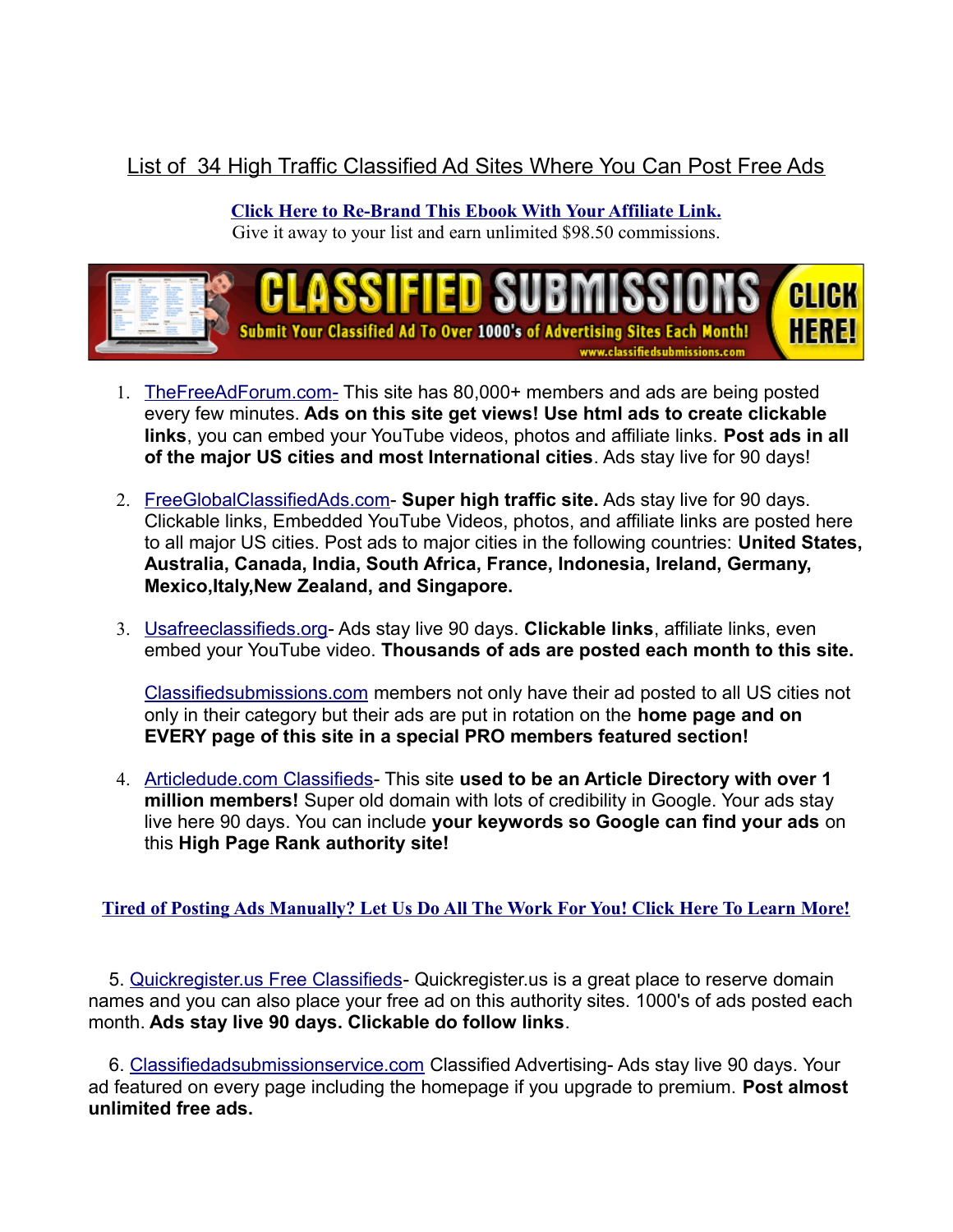7. [Interleads.net Classifieds-](http://www.interleads.net/classifieds) Get leads for your business at Interleads.net classifieds. Ads are live 90 days. Old domain which Google loves. Your ads can easily be found in Google when on this site. **Lots of natural traffic!**

 8. [Lead Club Classified Ads-](http://www.leadclub.net/classifieds) **High quality site with great SEO**. Ads stay live 90 days. **Clickable links**, YouTube video embed, keywords, affiliate links and your ad featured in rotation on every page if you upgrade to Premium..

 9. [Bestinjurylawyerusa.com-](http://www.bestinjurylawyerusa.com/) Great site for legal and financial services ads. **You can post your ad to all major US cities.** Ads stay live for 90 days.



10. [Quickregister.info Free Classifieds-](http://www.quickregister.info/classifieds/) High traffic active classified advertising site. **Ads are live for 90 days**. Upgrade to premium to have your ads rotate at the **top of your category in the Premium ads section..**

11. [Classifiedadsubmissionservice.com-](http://www.classifiedadsubmissionservice.com/classifieds/) You can post ad posted to **500+ cities on this site each month**.

GET \$597 OF PRO **MARKETING SOFTWARE** 

**POST FREE ADS!** 

12. [Quickregisterhosting.com-](http://www.quickregisterhosting.com/classifieds/)Your can **post your ad on 500+ cities monthly on this** site. Great back links. Get found in Google and get more traffic to your website/landing page. You can even **embed your YouTube videos** and affiliate links. Ads are live for 90 days before rotating off.

13. [Viralclassifiedads.com-](http://www.viralclassifiedads.com/) Want your ads to go viral? Check out Viralclassifiedads.com. **Upgrade your ad for a few bucks to get even more exposure**.

14. [Sixfigureclassifieds.com-](http://www.sixfigureclassifieds.com/) We are all looking for six figure plus incomes right? Come place your **business opportunity ads with other six figure marketer**s.

15. [Digitalnomadads.com-](http://www.digitalnomadads.com/) Looking for the freedom to be able to **travel the world and make a living from anywhere**? Come place your ads on Digitalnomadads.com.

16. [Laptoplifestyleads.com-](http://www.laptoplifestyleads.com/) **Imagine making 6 figures working on the beach from**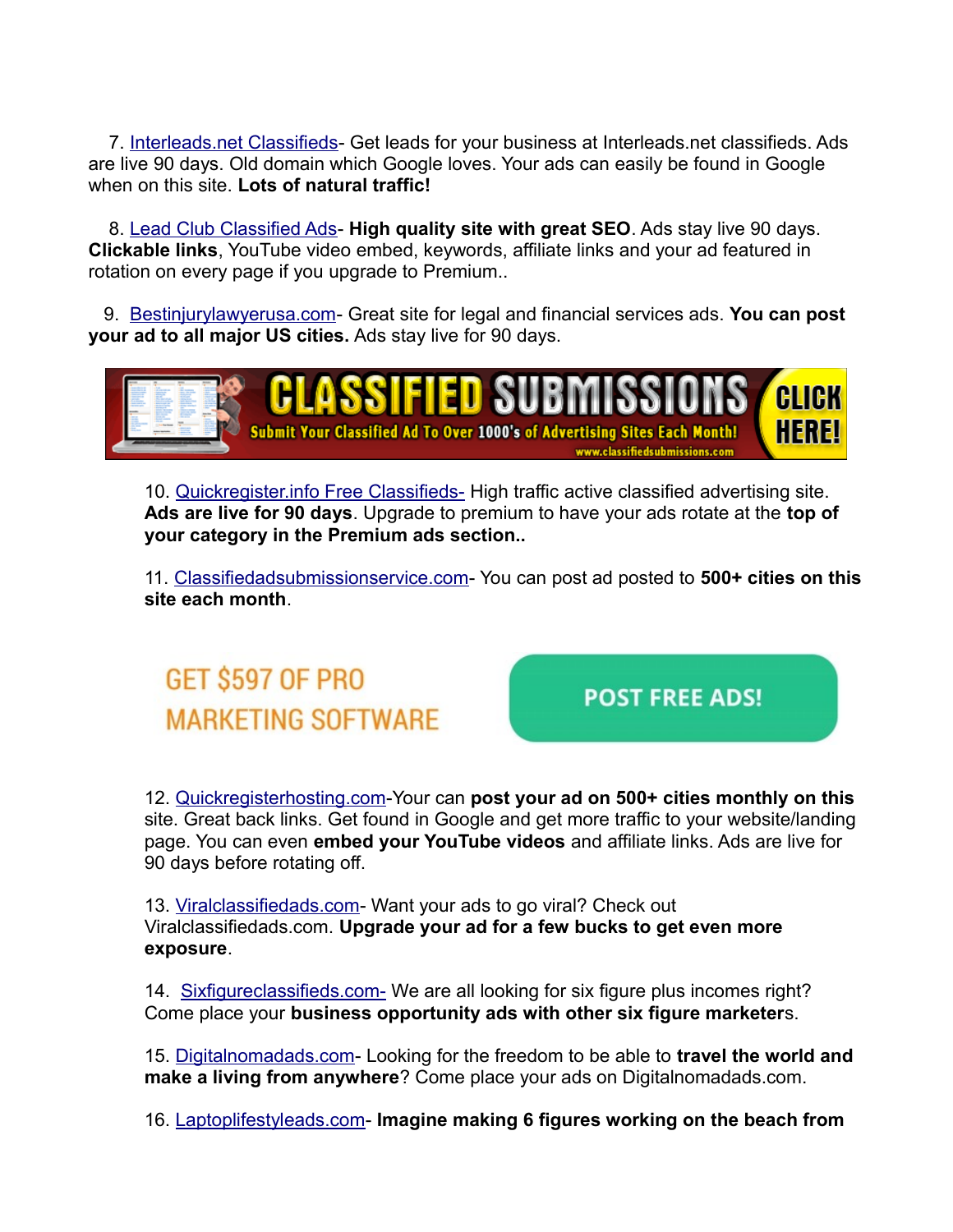**some exotic location**. Place free ads for your opportunities, products and services on Laptoplifestyleads.com.



17. [Funky Free Ads-](http://www.funkyfreeads.com/) Fun free classified ad site where you can **post your business opportunities** and more.

18. [Groovy Free Ads-](http://www.groovyfreeads.com/) Great free classified ad site. Ads stay live 90 days.

19. [Affiliate Classified Ads-](http://www.affiliateclassifiedads.com/) Terrific classified ad site which **specializes in accepting affiliate offers.** You are welcome to post your **Clickbank, Amazon links** of this high traffic classified ad site. [AffiliateClassifiedAds.com.](http://www.affiliateclassifiedads.com/)

20. [Fivedollarclassifieds.com-](http://fivedollarclassifieds.com/) Post free ads for 90 days. **Upgrade you ad for 5 bucks and your ad is highlighted and featured in the Premium ad section** which is on the busy home page and at the top of your category.

21. [Make Money Do Nothing Classified Ads-](http://www.makemoneydonothing.com/) We know that **you have to do something to make money.** So why not post your opportunity on this high traffic classified ad site with a **amusing name**? See [Makemoneydonothing.com.](http://www.makemoneydonothing.com/)

22. [Side Hustle Classified Ads-](http://www.sidehustleclassifiedads.com/) **Got a side hustle?** Looking for people to hustle with you. Then **post your ads for free** on [Sidehustleclassifiedads.com.](http://www.sidehutleclassifiedads.com/)

23. [Classifiedads.com-](http://www.classifiedads.com/) This site is one of the **most established ad sites** that will **allow you to post business opportunity ads.**

24. [Global Free Classified Ads-](https://www.global-free-classified-ads.com/) **Very high traffic site**. This site will not let you post the same ad over and over so you need to **make sure if you post ads in different cities that there is a significant variation in the text.** It might be worth taking the time submitting to this site, though, since it attracts quite a bit of traffic.

25. [Adpost.com-](https://www.adpost.com/) This site get over **30,000,000 views per month they claim**. They have a **dedicated Work from Home Business Opportunity** section. Your links can be **clickable** so people can click on them and be sent directly to your website. Worth a post.

26. [Big Daddy Ads-](http://www.bigdaddyads.com/) Who's your Daddy? Big Daddy Ads is for posting classified ads.